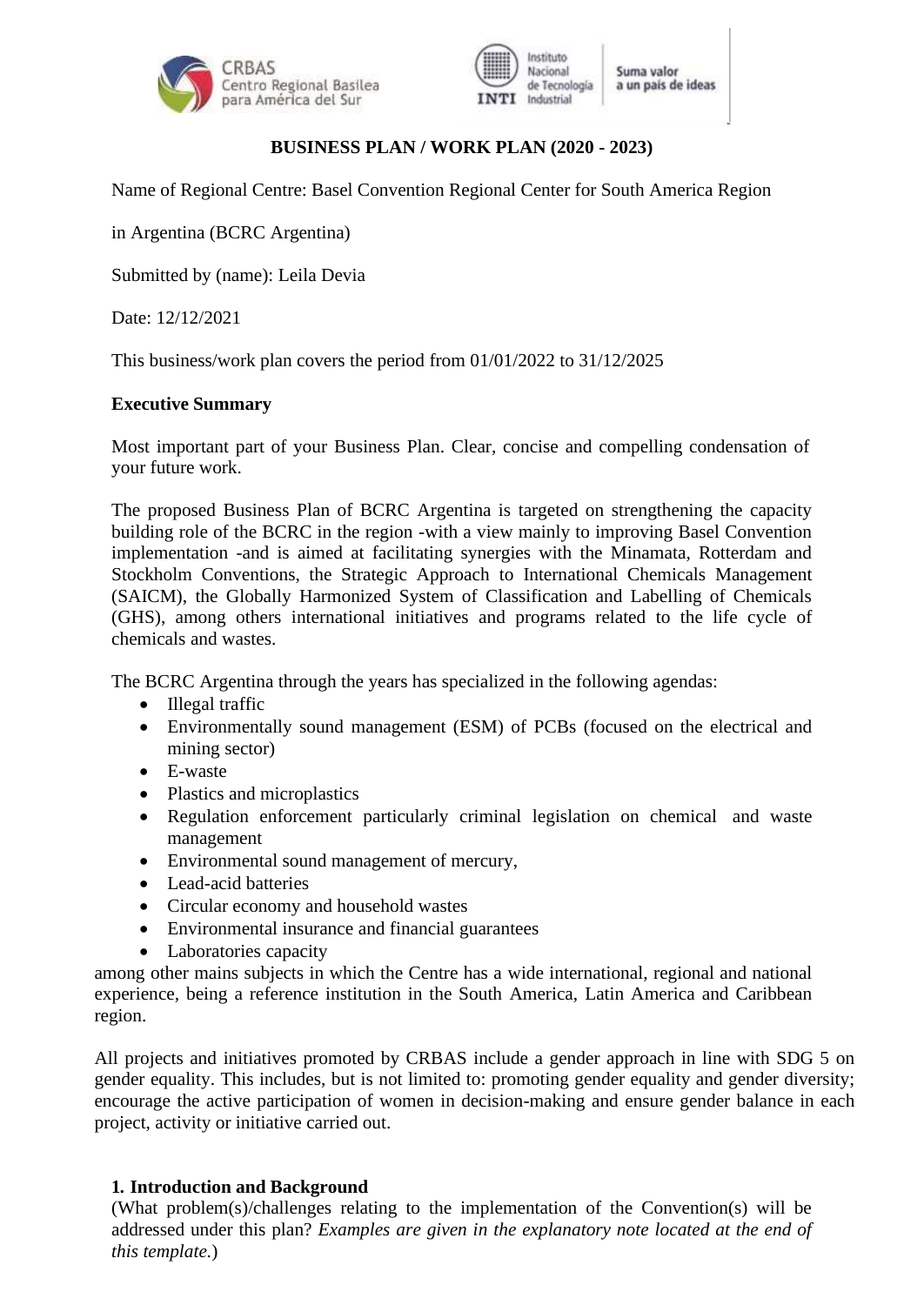



Considering the problems, challenges and needs identified by countries that the BCRC serves to the implementation of the Basel Convention and others international agreements and programs, webinars, workshops, programs, projects and capacity building in the management and sustainable life cycle of chemicals and wastes will be delivered, based on the technical guidelines of Basel, Minamata, Stockholm and Rotterdam Conventions, with emphasis in Transboundary Movements (TBM) and ESM of PCBs, mercury, plastics, lead- acid batteries, circular economy and household wastes, E-wastes, national reports, waste contained with Permanent Organic Pollutants (POPs), bonds, insurance and guarantees and regulation enforcement; all framed mostly in the 12 Sustainable Development Goal (SDG) 12 "Responsible Consumption and Production" and 17 "Partnerships for the Goals".

Having as strategy the Cradle-to-cradle (Circular Economy) principle, the Hierarchy of Management of Wastes and the ESM Basel Convention guidelines, technical assistance will be supplied to the countries in the South American region to help them formulate environmental chemical and wastes regulations, plans, programs and projects to prevent,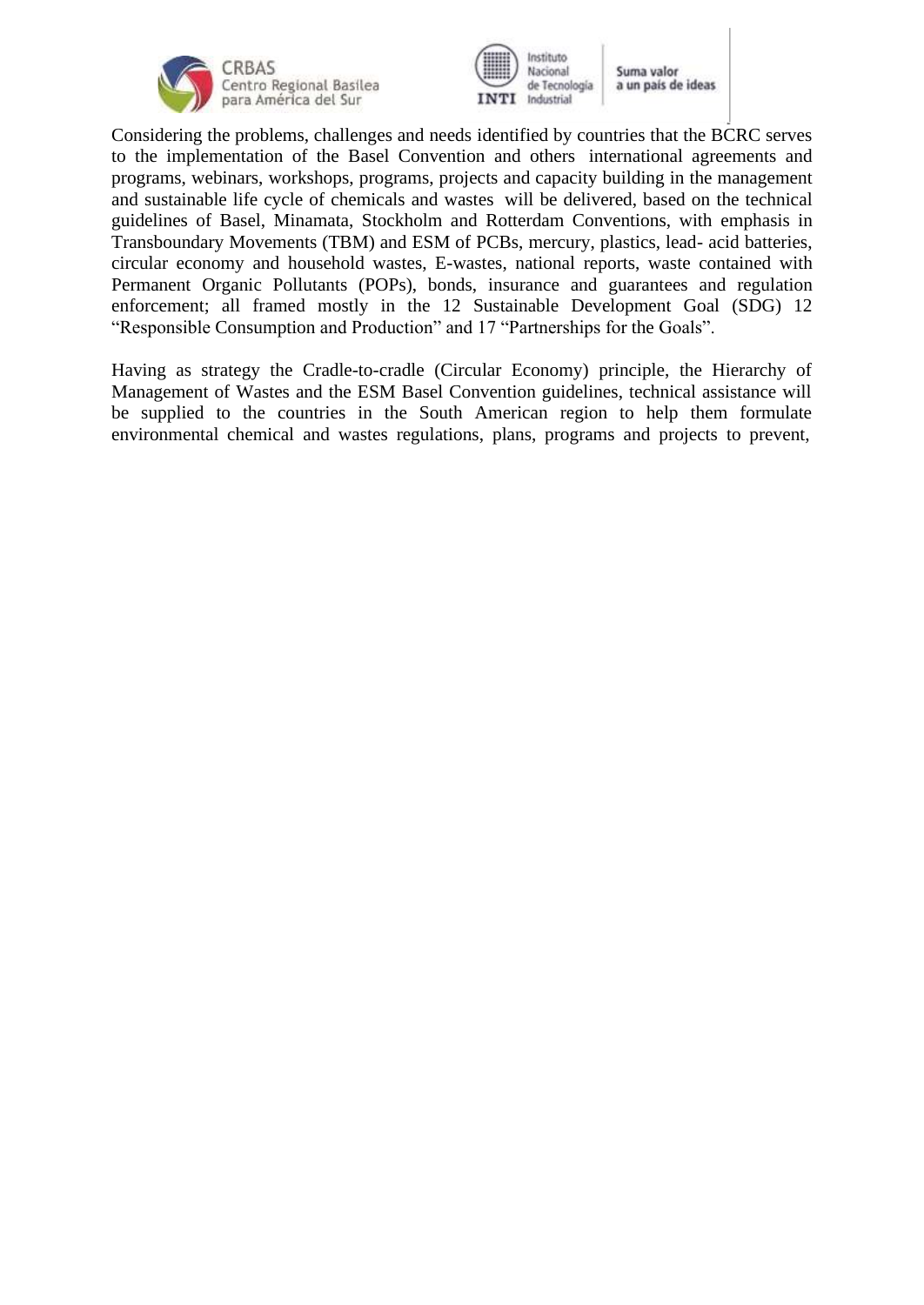



minimize, reuse, recovery, recycle, treatment and final disposal of PCBs, E-waste, mercury, plastics, household and lead-acid batteries wastes, among other categories of wastes.

Relevant initiatives will be undertaken and implemented in the countries that the BCRC Argentina serves, in the context of their PCBs, POPs, E-wastes, the new international agenda on plastics, lead-acid batteries and household wastes inventories and national management or implementations plans.

In addition, new challenges are set:

- Align the strategies of BCRC Argentina to climate change national action plans under the Paris Agreement commitments
- Leverage the activities of the Regional Centers in synergy with other Multilateral Environmental Agreements
- Promte implementation of the Regional Agreement on Access to Information, Public Participation and Justice in Environmental Matters (Escazú Agreement)

## **2. Goals and Objectives:**

#### **Goal/s**

(What solutions you are offering to address the problems/challenges described above? *Examples are given in the explanatory note located at the end of this template.*)

- ➢ Contribute to the prevention, regulation enforcement and penalty of illegal traffic of wastes in general but particularly of E-wastes and plastics.
- ➢ Promote circular economy, with focus in industrial processes.
- ➢ Improve the acknowledgment, implementation and use of the Technical Guidelines of the Basel, Minamata, Stockholm and Rotterdam Conventions to help countries to develop their inventories and national management or implementations plans.
- ➢ Improve the implementation of Manuals and Fact Sheets of ESM in the context of the Expert Working Group (EWG) of the Basel Convention.
- ➢ Strengthen the Network of chemical and wastes laboratories of the South American Region for inter-laboratory collaboration and improving their capacity building.
- ➢ Disseminate Best Practices and available technologies for the ESM of PCBs, wastes of mercury, E-waste, lead-acid batteries wastes, plastics wastes, household wastes among other relevant categories of wastes, considering the 12 SDG.
- ➢ Contribute with the enforcement environmental general regulation of wastes in the region.

#### **Objectives**

(What specific components constitute the solution? Such components should be Specific, Measurable, Achievable, Realistic and Time-bound. *Examples are given in the explanatory note located at the end of this template.*)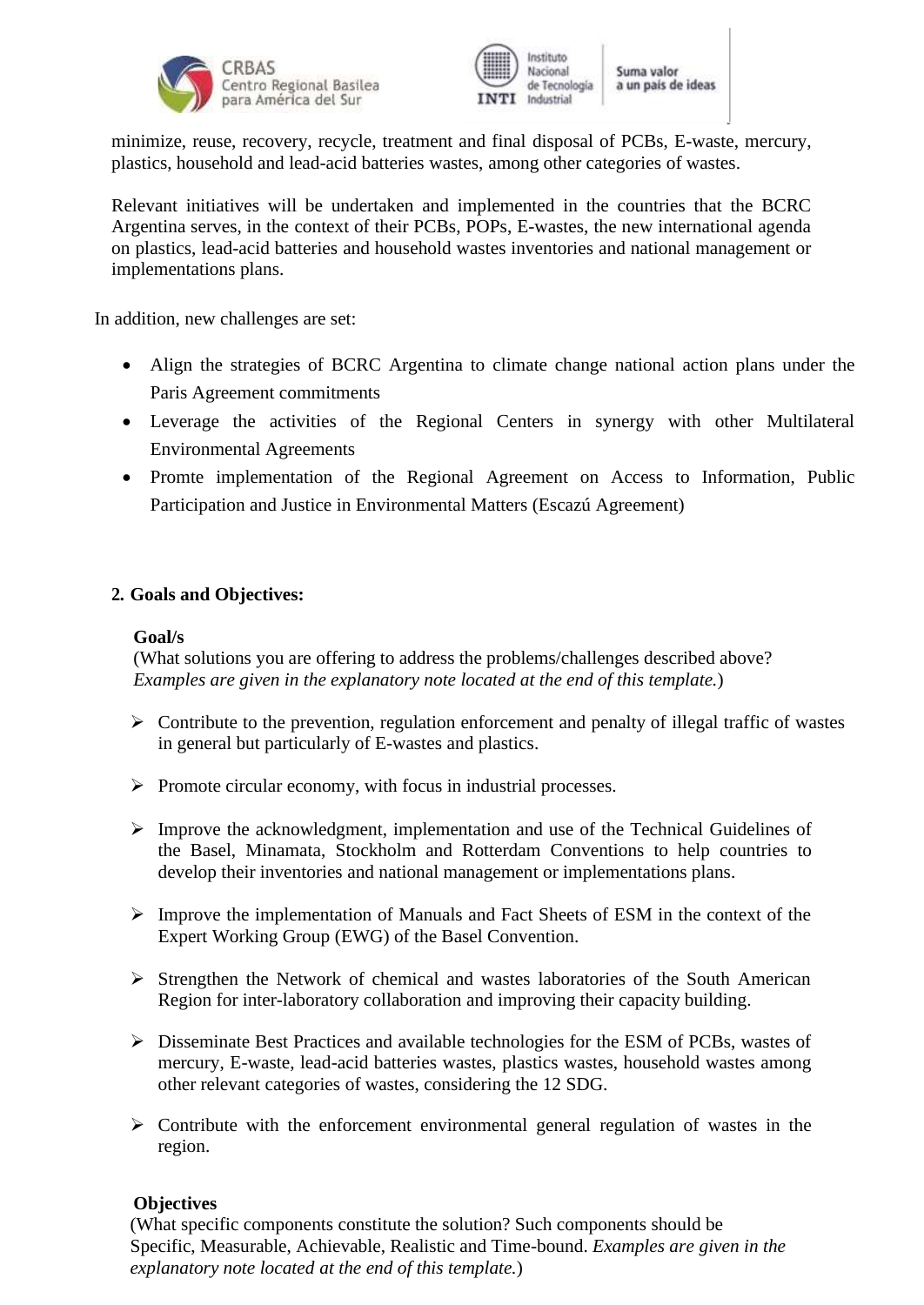



- $\triangleright$  To strengthen the capacity building in the ESM of wastes facilitating synergies with Minamata, Rotterdam and Stockholm Conventions, SDG 12 and 17, along with other regional and international programs and initiatives in South America Countries in (5) five years.
- ➢ Be a referent of ESM of certain wastes categories like PCBs, E-waste, mercury, plastics, lead-acid batteries, circular economy and household waste in South America countries in in (5) five years.
- ➢ To promote Bets Practices, guidelines and documents of illegal traffic in South America countries in (5) five years.
- ➢ To develop and implement Webinars jointly with the Basel Convention Secretariat in different topics of the international agenda of the chemicals and wastes management, and in alliance with other Regional Centres and the Intergovernmental network on chemicals and waste for Latin America and the Caribbean
- ➢ To help countries to develop policies, strategies, projects and programs for the ESM of chemicals and wastes in South America countries in (10) ten year.

#### **3: Constraints and Resources:**

(What constraints or restrictions or hindrances have been foreseen that must be overcome with what resources in order to reach the objectives?)

#### **Constraints:**

(*Examples are given in the explanatory note located at the end of this template)*

- ➢ BCRC is capable of assisting countries in technical, legal and laboratory areas of the ESM and life cycle of chemical and wastes, and will start to develop capacity building activities related to Cradle-to-cradle (Circular Economy) principle.
- $\triangleright$  BCRC operations are sometimes impaired by a lack of available and accessible funding in the region. For the Centres activities to be effective, a sustainable financial mechanism needs to be implemented, so that assistance is delivered to BCRC-aided countries as planned. Technology transfer is encumbers in the sphere of training on project formulation and is hindered by complex legal situation.
- ➢ It's become evident that managerial skills need to be strengthened and encouraged in the region, and that, following the trend of recent years, the results of BCRC efforts must continue to be disseminated.
- ➢ Notwithstanding the foregoing, the National Basel Convention Competent Authority of Argentina and the National Institute of Industrial Technology (INTI), where the Center is hosted, are financing the Center with cash transfer since 2008 for activities related to mercury, E-wastes and tires to be done in the country and the region. Through INTI, the BCRC Argentina gives technical, legal and laboratory capacity building assistance in metrology and ESM wastes categories.

#### **Resources:**

(*Examples are given in the explanatory note located at the end of this template)*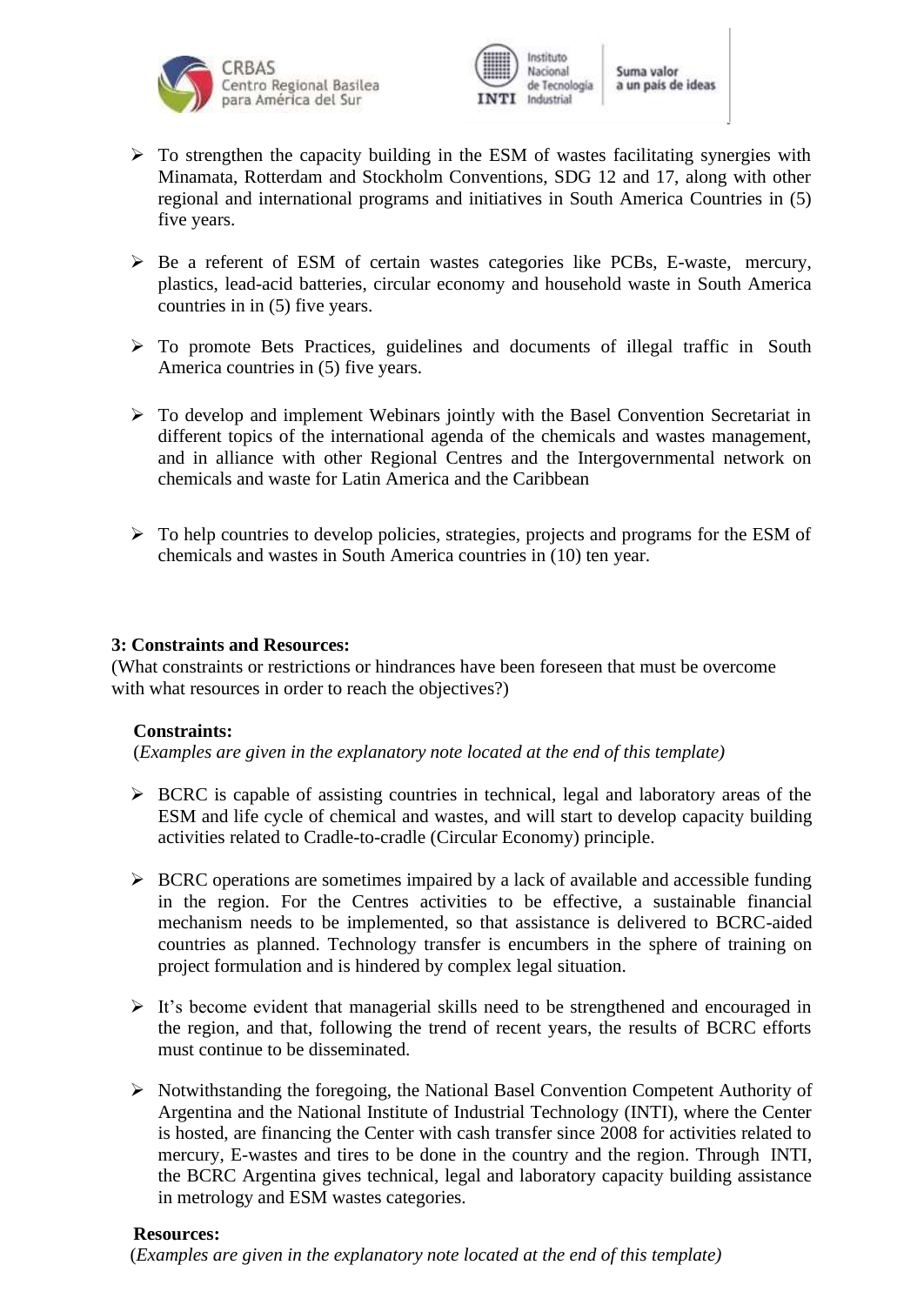



- ➢ The BCRC Argentina technical capabilities are sufficient for training national and regional laboratories on POPs, tires and mercury analysis.
- ➢ The decision to set up the BCRC Argentina at INTI underscores its independence and autonomy guaranteed by its internal regulations. The BCRC´s legal and financial status is in accordance to provisions set forth by the Basel Convention.
- ➢ Through INTI, the National Government ensures that the BCRC Argentina has sufficient autonomy and independence, particularly regarding its thematic and financial components; as well, it is a way of ensuring the Centre continuity and sustainability regardless of changes in national administrations.
- ➢ Hosting the Center by (INTI), an expert institution recognized nationally and regionally in the Research Center Systems, has advantages due to its relationship with industries and the private sector in general, NGOs and the excellent quality of its infrastructure, equipment and human resources.

#### **4: Activities and Strategies**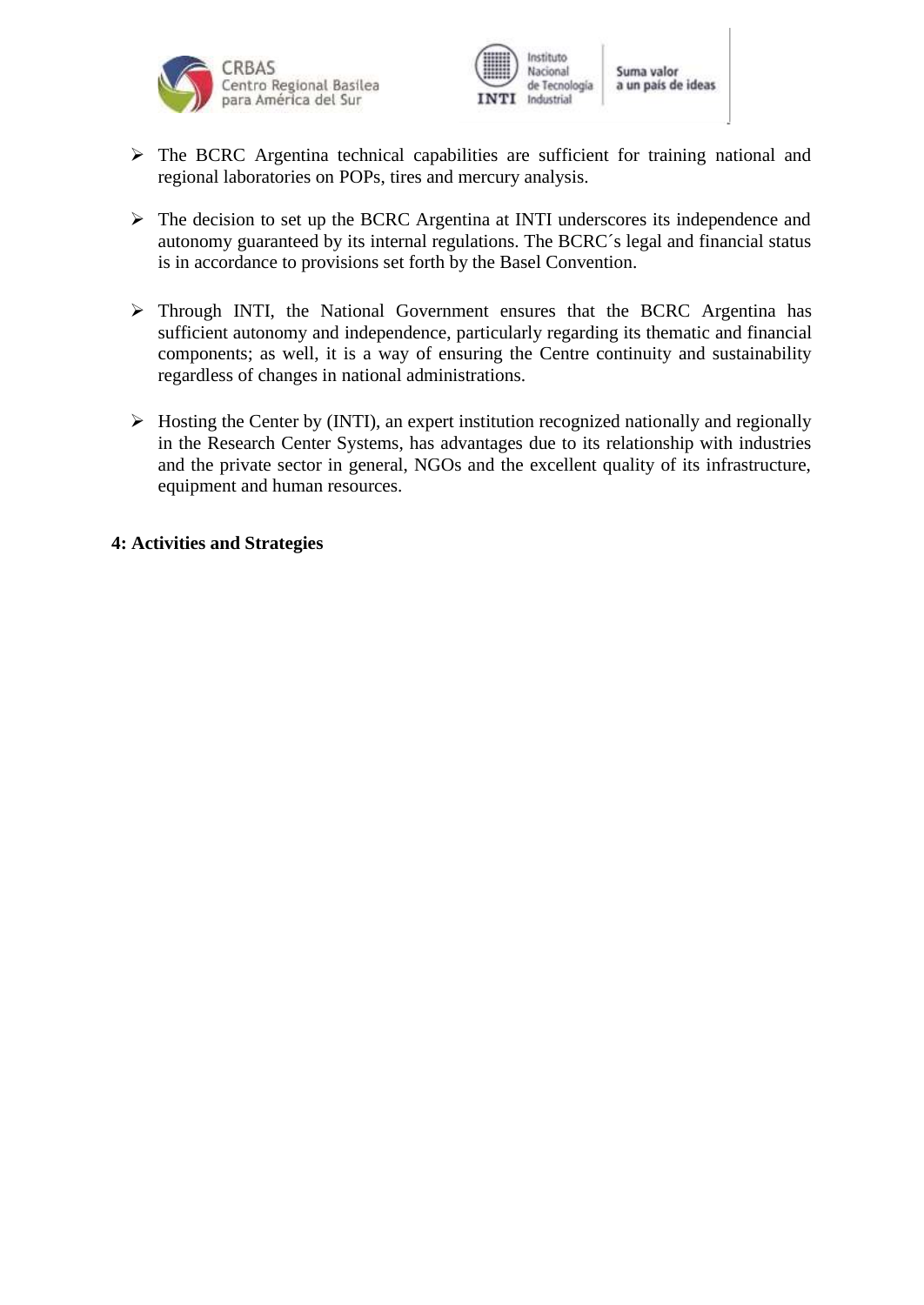



(List the individual project activities including beneficiaries, budget, funding sources, partners and time frame. *Examples are given in the explanatory note located at the end of this template)*

#### **Activities:**

| Name of the Project/activity                                                                                                                                                                                                                                               | <b>Convention</b>           |             |                 | <b>Beneficiary</b>                                          | <b>Estimated</b> | <b>Funding</b>                                                              | <b>Time frame</b> |
|----------------------------------------------------------------------------------------------------------------------------------------------------------------------------------------------------------------------------------------------------------------------------|-----------------------------|-------------|-----------------|-------------------------------------------------------------|------------------|-----------------------------------------------------------------------------|-------------------|
|                                                                                                                                                                                                                                                                            | <b>BC</b>                   | <b>SC</b>   | $\overline{RC}$ | Party (ies)                                                 | budget<br>(US\$) | source(s)                                                                   | (Year)            |
| Strengthening national legislation $X$ and<br>for crimes against the<br>environment in Argentina<br>Linking with the Ministry of<br>Justice and Human Rights<br>Program Justice 2020                                                                                       | MC <sup>1</sup>             | X           | X               | Argentina                                                   | 15.000           | INTI,<br>Competent<br>Authority<br>of<br>Argentina<br>and BCRC<br>Argentina | 2020-2023         |
| Regional training for<br>Prosecutors and Customs<br>Authorities on Illicit<br>Traffic of Waste and<br><b>Chemical Products</b><br>Linking with the<br>Ministry of Justice and<br>Human Rights<br>Program Justice 2020                                                      | X and<br>MC                 | X           | X               | South<br>American<br>countries $(10^2)$                     | 15.000           | INTI, Competent<br>Authority of<br>Argentina and<br><b>BCRC</b> Argentina   | 2020-2023         |
| Identification of feasible<br>strategies for the<br>environmentally sound<br>management (ESM) of<br>lighting products used in<br>Chile                                                                                                                                     | X                           |             |                 | Chile first<br>and the all<br><b>BC</b><br>countries        | 39.996           | <b>BC</b><br>Secretariat<br>(BCS)                                           | 2019-2020         |
| Supporting the implementation<br>of the Global Monitoring Plan<br>(GMP) for POPs in the<br>countries of Latin America and<br>the Caribbean region                                                                                                                          | $\mathbf X$                 | X           |                 | Latin<br>American<br>and<br>Caribbean<br>countries<br>(LAC) | 99.164           | <b>UNEP SC</b><br>Secretariat                                               | 2016-2020         |
| Capacity Building Program for<br>the implementation of the<br>Minamata Convention in<br>Argentina and others countries<br>in the Region                                                                                                                                    | $\overline{X}$<br>and<br>MC |             |                 | Argentina                                                   | 250.000          | <b>UNEP MC</b><br>Secretariat                                               | 2016-2025         |
| Strengthening of national<br>initiatives and improvement of<br>regional cooperation for the<br>environmentally sound<br>management of persistent<br>organic pollutants (POPs) in<br>waste electrical and electronic<br>equipment (E-wastes) in Latin<br>American countries | $\mathbf X$                 | $\mathbf X$ |                 | Argentina and<br>Ecuador                                    | 1.100.000        | <b>UNIDO</b>                                                                | 2019-2023         |

<sup>1</sup> MC: Minamata Convention

<sup>2</sup> Argentina, Brazil, Bolivia, Colombia, Chile, Ecuador, Paraguay, Perú, Venezuela and Uruguay; countries that BCRC Argentina serves.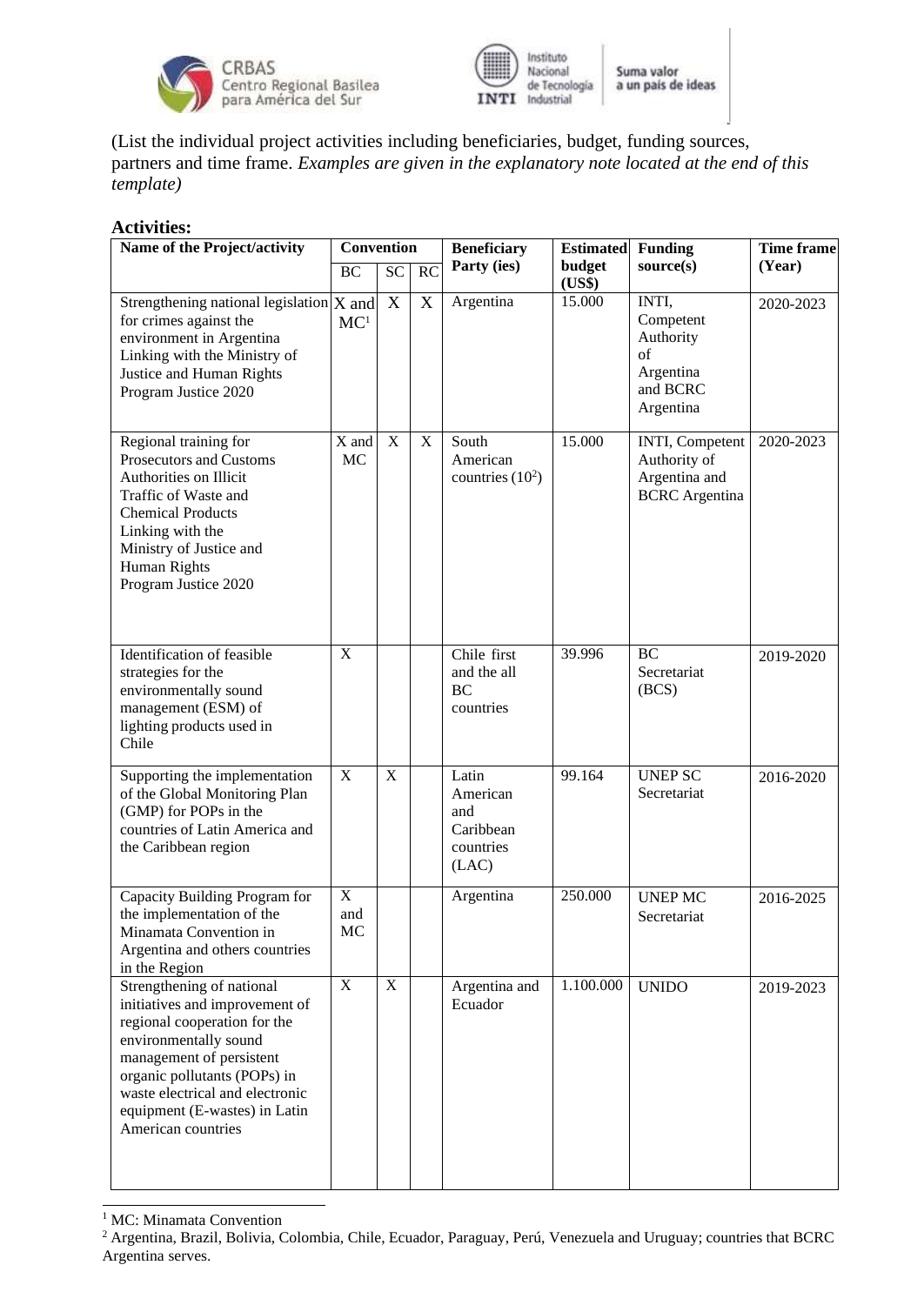



| Name of the Project/activity                                                                                                                                                                                                                                                                                                                                                | <b>Convention</b>        |                       |             | <b>Beneficiary</b>                          | <b>Estimated</b>                | <b>Funding</b>                                                                     | <b>Time frame</b>                                   |
|-----------------------------------------------------------------------------------------------------------------------------------------------------------------------------------------------------------------------------------------------------------------------------------------------------------------------------------------------------------------------------|--------------------------|-----------------------|-------------|---------------------------------------------|---------------------------------|------------------------------------------------------------------------------------|-----------------------------------------------------|
|                                                                                                                                                                                                                                                                                                                                                                             | <b>BC</b>                | <b>SC</b>             | RC          | Party (ies)                                 | budget<br>(US\$)                | source(s)                                                                          | (Year)                                              |
| Convene webinars on GHS and<br>to share implementation and<br>experiences in the region,<br>including experiences on<br>enforcement mechanisms                                                                                                                                                                                                                              | X and<br>MC              | $\mathbf X$           | $\mathbf X$ | South<br>American<br>countries              | $10.000$ (to<br>be<br>reviewed) | INTI, BCRC<br>Argentina<br>Exploring<br>possible activities<br>with UNITAR         | 2017-2025                                           |
| Plastic and micro-plastic<br>industrial reconversion and<br>prevention and minimization<br>measures jointly with single<br>use regulations and<br>strengthening of recycling<br>industries                                                                                                                                                                                  | X                        | $\overline{\text{X}}$ |             | South<br>American<br>countries              | $20.000$ (to<br>be<br>reviewed) | <b>INTI, BCRC</b><br>Argentina                                                     | 2019-2025                                           |
| Host webinars to disseminate<br>existing initiatives on<br>integrated chemicals<br>management policies,<br>regulations, financing and cost<br>recovery, and coordination<br>mechanisms among the<br>Network focal points                                                                                                                                                    | $\mathbf X$<br>and<br>MC | X                     | $\mathbf X$ | <b>LAC</b>                                  | $10.000$ (to<br>be<br>reviewed) | <b>INTI, BCRC</b><br>Argentina                                                     | 2019-2025                                           |
| Until the Program "Technician<br>of Re-functional Managers<br>Program" is implemented,<br>promote courses on the proper<br>management of E-wastes, given<br>them a Certification including<br>competences and skills of the<br>positions related to the<br>treatment of E-wastes<br>(Certification of "Re-functional<br>Manager")                                           | $\overline{X}$           | $\mathbf X$           |             | Mainly<br>Argentina                         | $10.000$ (to<br>be<br>reviewed) | <b>INTI, BCRC</b><br>Argentina                                                     | 2020-2025                                           |
| To hold Webinars to prevent<br>illegal traffic of chemicals and<br>waste, reduce main gaps in the<br>region to prevent it,<br>experiences from other regions                                                                                                                                                                                                                | $\mathbf X$<br>and<br>МC | $\mathbf X$           | $\mathbf X$ | Argentina<br>mainly and<br>LAC<br>countries | $10.000$ (to<br>be<br>reviewed) | <b>INTI, BCRC</b><br>Argentina                                                     | 2020-2025                                           |
| Undertake regional education<br>and awareness raising,<br>including presentation at high<br>level events, on the benefits of<br>developing integrated legal<br>frameworks and strengthening<br>the institutional framework for<br>the sound management of<br>chemicals and waste, as well as<br>the mainstreaming into the<br>development agenda and<br>budgeting processes | $\mathbf X$<br>and<br>MC | $\mathbf X$           | $\mathbf X$ | Argentina                                   | be                              | 10.000(to INTI, BCRC<br>Argentina and<br>reviewed) others national<br>stakeholders | 2020-2025                                           |
| Develop a training activity with<br>the authorities responsible for<br>the control of mercury trade<br>(including customs), to enhance<br>capacity and international<br>cooperation, based on the<br>national and regional<br>assessments on legal and illegal<br>trade of mercury (2 meetings)                                                                             | $\mathbf X$<br>and<br>MC |                       |             | South<br>American<br>countries              | be<br>reviewed)                 | 50.000 (to INTI, BCRC<br>Argentina and<br>others international<br>stakeholders     | One<br>meeting in<br>2020 and<br>another<br>in 2022 |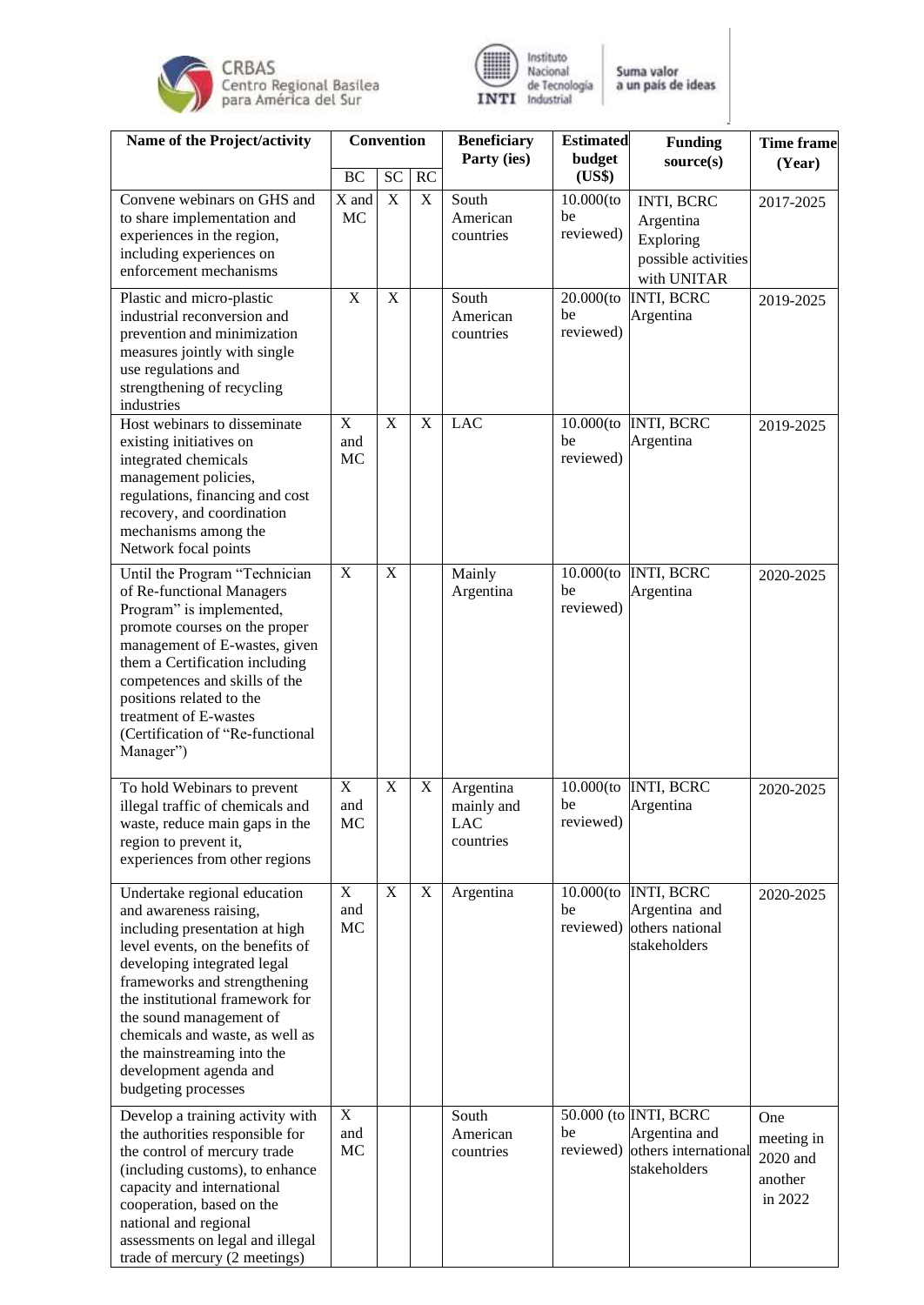



| Name of the Project/activity                                                                                                                                                                                                                                                                                                                                                                        | <b>Convention</b>                    |                |                           | <b>Beneficiary</b><br>Party (ies)                         | <b>Estimated</b>                | <b>Funding</b>                                                                                | <b>Time frame</b>                    |
|-----------------------------------------------------------------------------------------------------------------------------------------------------------------------------------------------------------------------------------------------------------------------------------------------------------------------------------------------------------------------------------------------------|--------------------------------------|----------------|---------------------------|-----------------------------------------------------------|---------------------------------|-----------------------------------------------------------------------------------------------|--------------------------------------|
|                                                                                                                                                                                                                                                                                                                                                                                                     | <b>BC</b>                            | <b>SC</b>      | RC                        |                                                           | budget<br>(US\$)                | source(s)                                                                                     | (Year)                               |
| To hold webinars on main<br>considerations to prevent<br>illegal traffic of chemicals and<br>waste, reduce main gaps in the<br>region to prevent it,<br>experiences from other regions                                                                                                                                                                                                              | X and<br>MC                          | $\mathbf X$    | $\mathbf X$               | Argentina<br>mainly and<br><b>LAC</b><br>countries        | $10.000$ (to<br>be<br>reviewed) | INTI, BCRC<br>Argentina                                                                       | 2022-2025                            |
| To compile and facilitate the<br>information exchange about<br>experiences on the sound<br>management of lead-acid<br>batteries                                                                                                                                                                                                                                                                     | $\mathbf X$                          |                |                           | South<br>American<br>countries                            | be<br>reviewed)                 | 10.000(to INTI, BCRC<br>Argentina                                                             | 2022-2025                            |
| To promote public-private<br>regional partnerships to<br>promote and implement<br>extended producer<br>responsibility (EPR) schemes<br>or systems on wastes,<br>particularly in plastic wastes,<br>E-wastes and lead-acid<br>batteries. Lead by countries<br>with experience                                                                                                                        | $\mathbf X$                          | $\mathbf X$    | $\boldsymbol{\mathrm{X}}$ | South<br>American<br>countries                            | $10.000$ (to<br>be<br>reviewed) | <b>INTI, BCRC</b><br>Argentina                                                                | 2021-2025                            |
| Develop and implement a<br>public education and awareness<br>campaign on the health and<br>environmental impacts of lead<br>and mercury                                                                                                                                                                                                                                                             | $\mathbf X$<br>and<br>MC             |                |                           | South<br>American<br>countries                            | be<br>reviewed)                 | 10.000(to INTI, BCRC<br>Argentina and<br>others national and<br>regional<br>stakeholders      | 2020-2025                            |
| To hold a<br>webinar/workshop/conference<br>about progress made in the<br>region to develop regulations<br>for the elimination of lead in<br>paints                                                                                                                                                                                                                                                 | $\overline{X}$                       |                |                           | <b>LAC</b><br>countries                                   | 10.000 to<br>30.000             | <b>INTI, BCRC</b><br>Argentina                                                                | 2021-2025                            |
| Strengthening national<br>industrial initiatives to improve<br>regional competitiveness<br>through the development of<br>economically sustainable<br>business models in Latin<br>American countries (Cradle-to-<br>cradle / Circular Economy<br>approaches) including a catalog<br>of circular economy initiatives<br>in the region for the prevention,<br>reuse or recycling of hazardous<br>waste | X<br>and<br>MC                       | $\overline{X}$ | $\boldsymbol{\mathrm{X}}$ | Argentina<br>mainly and<br>South<br>American<br>countries | be<br>reviewed)                 | 600.000(to INTI, BCRC<br>Argentina and<br>other regional and<br>international<br>stakeholders | Starting<br>2022<br>to be<br>defined |
| Implement a "Technician of<br><b>Re-functional Managers</b><br>Program", officially<br>recognized, to promote the<br>training of workers in the<br>proper management of E-<br>wastes (all employees linked to<br>electrical and electronic wastes,<br>E-wastes and Urban Solid<br>Wastes-USW)                                                                                                       | $\overline{\mathrm{X}}$<br>and<br>MC |                |                           | South<br>American<br>countries                            | be<br>reviewed)                 | 20.000 (to Argentina mainly                                                                   | 2022-2023                            |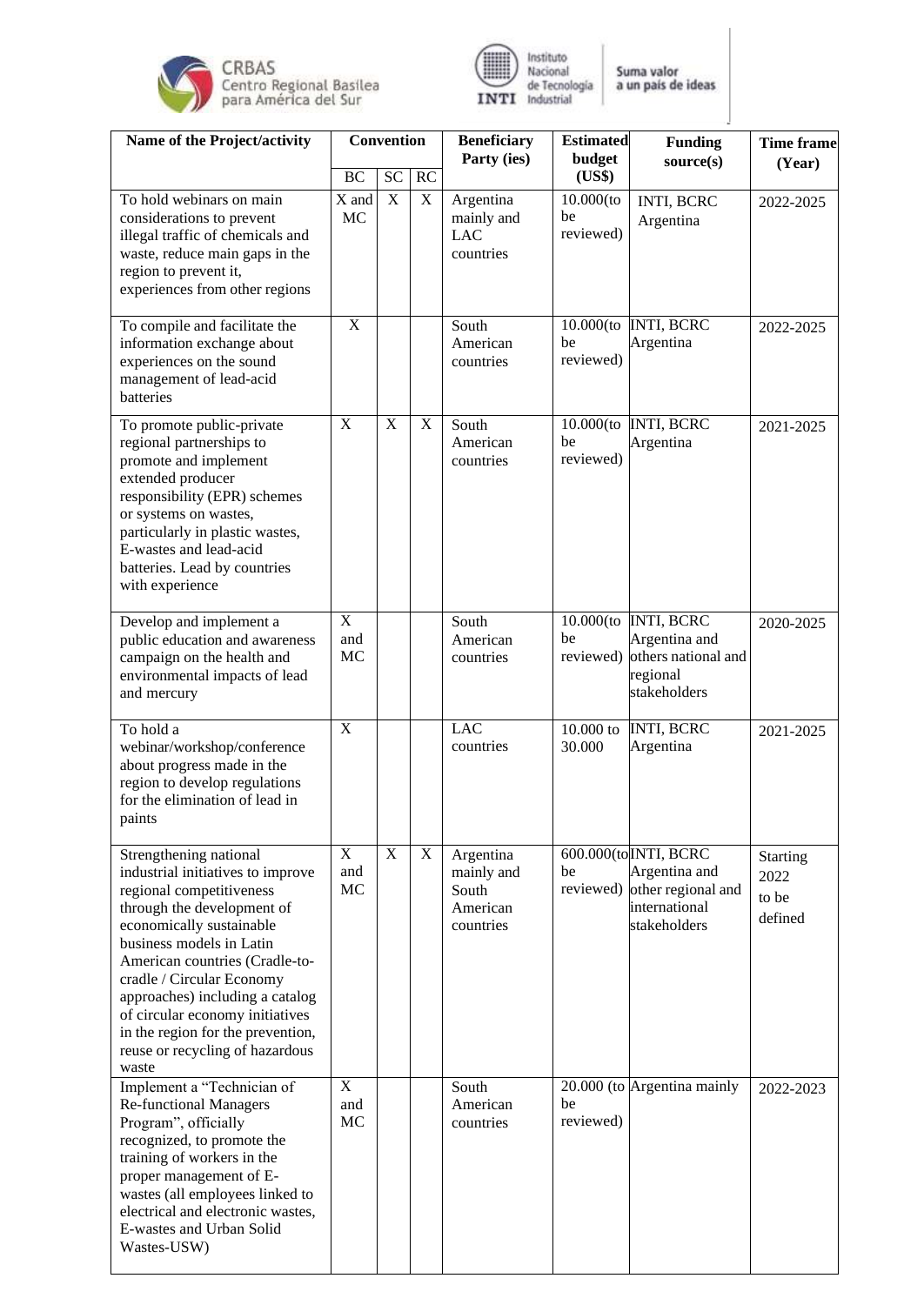



# **Strategies:**

| <b>Strategies</b>                               | What will be done                                                                                           | By when (timeline)       |  |  |
|-------------------------------------------------|-------------------------------------------------------------------------------------------------------------|--------------------------|--|--|
| Endorsement/involve<br>ment/need identification | Following the guidance of Steering Committee and<br>the results of its meetings (the first was conducted in | Early 2020               |  |  |
| of the beneficiaries (list                      | the framework of BC COP13 in May 2015; second<br>and third were performed in the frame of the               | Regional (2020 and       |  |  |
| applicable<br>activities/projects or            | GRULAC meetings at BC COP13 2017 and BC                                                                     | 2022) and COP meetings   |  |  |
| entire plan)                                    | COP14 2019)                                                                                                 | $(2021$ and $2023)$      |  |  |
|                                                 | Webinars and teleconferences                                                                                |                          |  |  |
|                                                 | Take advantage of regional meetings or back to back                                                         |                          |  |  |
|                                                 | meetings<br>Actively participate in the development of the new                                              | 2020-2021                |  |  |
|                                                 | Strategic Framework for the implementation of the                                                           |                          |  |  |
|                                                 | Basel Convention that should be negotiated in COP14                                                         |                          |  |  |
|                                                 | and would be started in 2022                                                                                |                          |  |  |
| Identification of potential                     | What will be done to identify the potential funding                                                         |                          |  |  |
| donors/funds/agencies                           | sources?                                                                                                    |                          |  |  |
|                                                 | Meetings with the embassies in Argentina explore                                                            | This activity started in |  |  |
|                                                 | horizontal cooperation through                                                                              | 2019 and will continue   |  |  |
|                                                 | Memorandums of Understanding (MofU) of                                                                      |                          |  |  |
|                                                 | collaboration with the countries of                                                                         |                          |  |  |
|                                                 | the region and others regional centres like Brazil,<br>Panama and Uruguay, and others regions               |                          |  |  |
|                                                 | Development, signing and execution of programs and                                                          |                          |  |  |
|                                                 | projects with multilateral implementation agencies                                                          |                          |  |  |
|                                                 | (UNEP, UNIDO, UNITAR, UNDP, among others)                                                                   |                          |  |  |
|                                                 | Develop activities with national authorities and local                                                      | This activity started in |  |  |
|                                                 | environmental competent authorities.                                                                        | 2019 and will continue   |  |  |
|                                                 | The first was an MofU signed with the environmental                                                         |                          |  |  |
|                                                 | authority of the main jurisdiction with industrial and                                                      |                          |  |  |
|                                                 | service activities in Argentina, the Provincial Agency                                                      |                          |  |  |
|                                                 | for Sustainable Development-OPDS, BCRC                                                                      |                          |  |  |
|                                                 | Argentina will be the institution that will implement                                                       |                          |  |  |
|                                                 | the Framework Agreement for Collaboration and                                                               |                          |  |  |
|                                                 | Technical Assistance between OPDS and INTI                                                                  |                          |  |  |
|                                                 | Strengthen the alliance with the Secretariat of the                                                         | 2020-2025                |  |  |
|                                                 | BSR Conventions to develop and execute programs,                                                            |                          |  |  |
|                                                 | projects, strategic documents and guidelines in the                                                         |                          |  |  |
|                                                 | frame of waste categories and agendas that the BCRC                                                         |                          |  |  |
|                                                 | Argentina is leading like:                                                                                  |                          |  |  |
|                                                 | -Finalized the Guidance on the ESM of Household                                                             |                          |  |  |
|                                                 | waste that is being developed in the frame of the                                                           |                          |  |  |
|                                                 | Household Waste Partnership (Book/Writers' Sprint)<br>-Continue with the assistance and collaboration for   |                          |  |  |
|                                                 | the dissemination of the ESM EWG guidelines and                                                             |                          |  |  |
|                                                 | technical documents                                                                                         |                          |  |  |
|                                                 | -Continue with the assistance and collaboration for                                                         |                          |  |  |
|                                                 | the development of guidelines and technical                                                                 |                          |  |  |
|                                                 | documents, particularly ESM topics, and their                                                               |                          |  |  |
|                                                 | dissemination, within the framework of PACE                                                                 |                          |  |  |
|                                                 | -Expand training and exchange of experiences, along                                                         |                          |  |  |
|                                                 | with ENFORCE, in the prevention and punishment of                                                           |                          |  |  |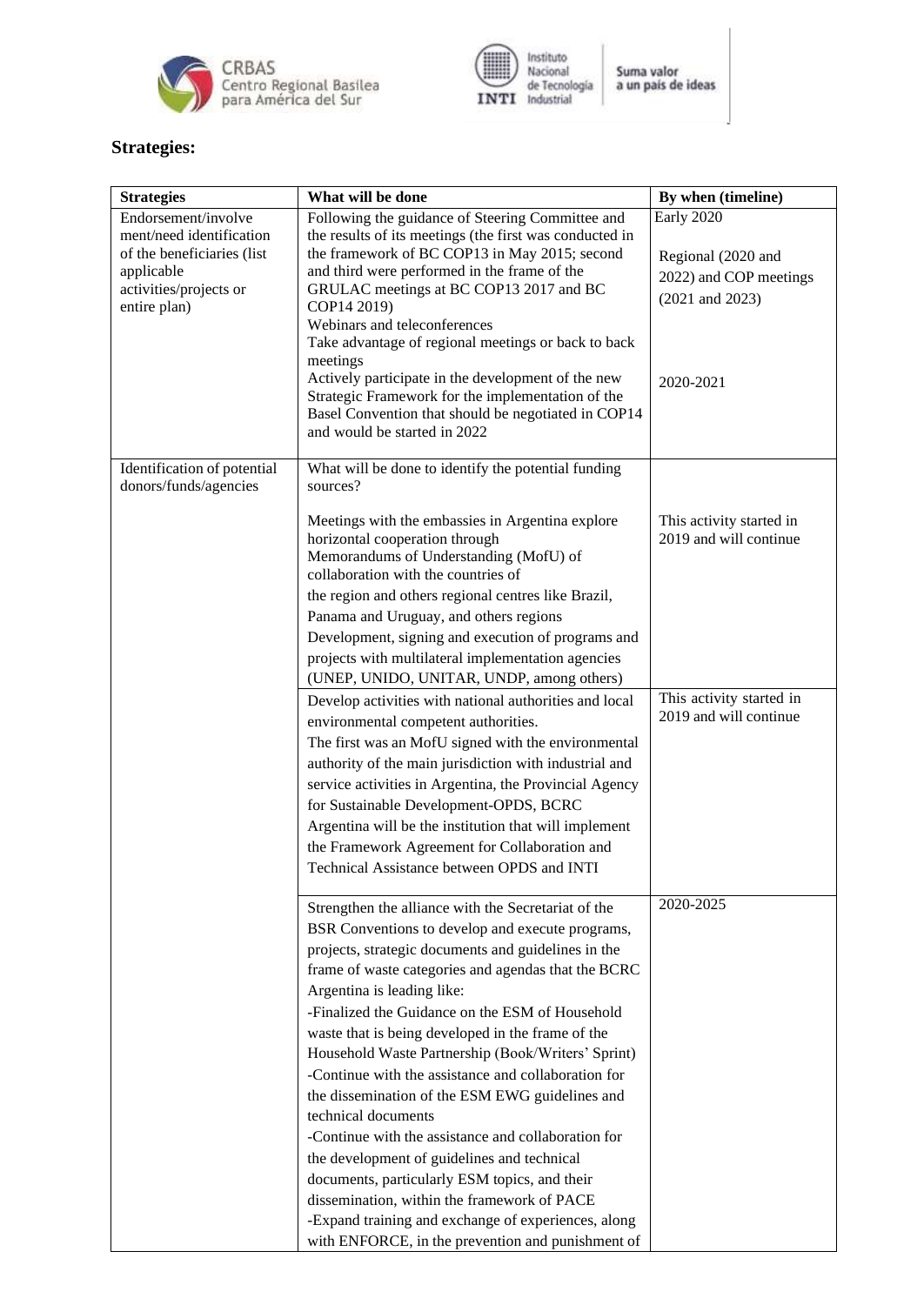



|                      | illicit traffic of chemicals and wastes by assisting                                           |                           |
|----------------------|------------------------------------------------------------------------------------------------|---------------------------|
|                      | countries and their competent authorities in the                                               |                           |
|                      | development of legislation on the subject                                                      |                           |
|                      | -Actively participate in the Plastic Waste                                                     |                           |
|                      | Partnership working group                                                                      |                           |
|                      | With the experience of the BCRC Argentina and the                                              |                           |
|                      | activities already carried out at the national level,                                          |                           |
|                      | explore possible alliances to develop joint activities                                         |                           |
|                      | with other Regional Centers of the LAC countries,                                              |                           |
|                      | Secretariats of the Basel Convention and other                                                 |                           |
|                      | multilateral organizations, UNEP, UNITAR and                                                   |                           |
|                      | UNIDO especially, for the development and                                                      |                           |
|                      | implementation of programs, projects, webinars,                                                |                           |
|                      | courses, workshops, webinars related to prevention,                                            |                           |
|                      | use, reuse, recovery, recycling, treatment and disposal                                        |                           |
|                      | of lead-acid batteries and plastics                                                            |                           |
|                      | Considering the 12 and 17 SDG, strengthening                                                   | 2021-2022                 |
|                      | national industrial initiatives to improve regional                                            |                           |
|                      | competitiveness through the development of                                                     |                           |
|                      | economically sustainable business models in LAC                                                |                           |
|                      | countries (Cradle-to-cradle / Circular Economy                                                 |                           |
|                      | approaches) including a catalog of circular economy                                            |                           |
|                      | initiatives in the region for the prevention, reuse or                                         |                           |
|                      | recycling of hazardous waste                                                                   |                           |
|                      | Continue with the assistance and collaboration for the                                         | Started 2019 and will     |
|                      | implementation of the Minamata Convention in                                                   | continue until 2025       |
|                      | countries of the South American region, specially                                              |                           |
|                      | Argentina, through the development of the Specific                                             |                           |
|                      | International Program (SIP) and implementation of                                              |                           |
|                      | workshops, webinars, programs and projects                                                     |                           |
|                      |                                                                                                | Started 2019 and will     |
|                      | Strengthening of national initiatives and improvement                                          | continue until 2025       |
|                      | of regional cooperation for the environmentally                                                |                           |
|                      | sound management of persistent organic pollutants                                              |                           |
|                      | (POPs) in E-wastes in Latin American countries,                                                |                           |
|                      | particularly with Argentina and Ecuador; UNIDO and<br><b>BCRC</b> Project                      |                           |
|                      | Continue assisting the countries of the LAC region in                                          | Started 2019 and will     |
|                      | the development, approval and execution of the guide                                           | continue until 2025       |
|                      | for the application of article 6, paragraph 11, of the                                         |                           |
|                      | BC on financial guarantees together with the BC                                                |                           |
|                      | Implementation and Compliance Committee (ICC)                                                  |                           |
| Preparation of grant | (List the area in which project proposals will be                                              |                           |
| proposals            | prepared and submitted)                                                                        |                           |
|                      | Developing and signed MofU with UNIDO,                                                         | Since 2020 to 2021        |
|                      | UNEP, Regional Centres of BC and SC: Bratislava,                                               | Results will be presented |
|                      | Brazil, Panama and Uruguay for the implementing<br>of ENFORCE, PACE, Partnerships of Household | to BCS in due time        |
|                      | Wastes and Plastics, E-wastes, Lead-acid batteries                                             |                           |
|                      | and mercury agendas, along with ESM projects and                                               |                           |
|                      | experiences                                                                                    |                           |
| Any other activities | -Develop and hold a webinar/workshop/conference for                                            | Starting 2022             |
|                      | South American countries about progress made in the                                            |                           |
|                      | region to develop regulations for the elimination of                                           |                           |
|                      | lead in paints; compile and facilitate the information                                         |                           |